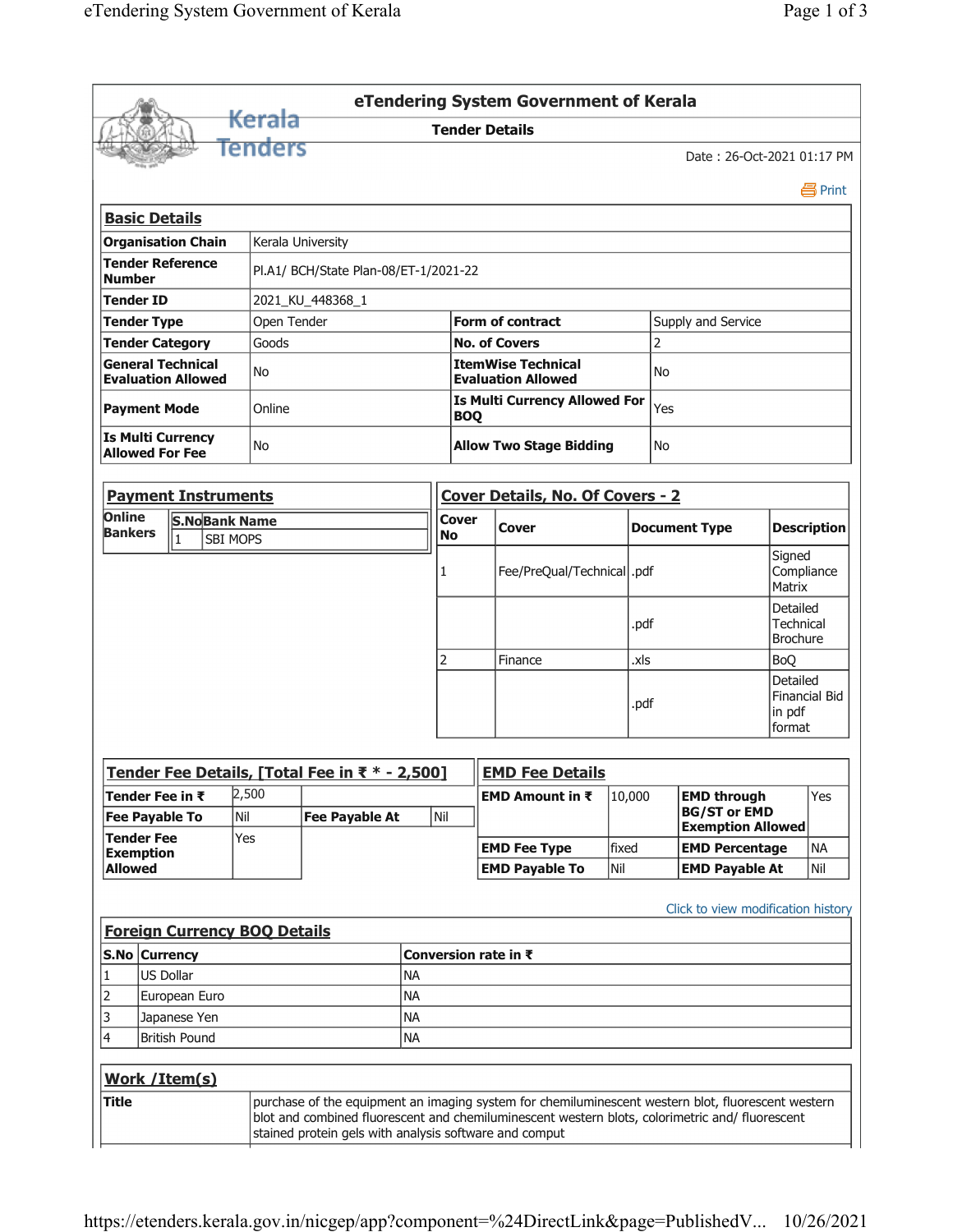| <b>Work Description</b>                                  |                    |                                                               | purchase of the equipment an imaging system for chemiluminescent western blot, fluorescent western<br>blot and combined fluorescent and chemiluminescent western blots, colorimetric and/ fluorescent<br>stained protein gels with analysis software and comput |  |                                              |                                     |                                                              |                                     |                                 |                                                             |                        |  |  |  |
|----------------------------------------------------------|--------------------|---------------------------------------------------------------|-----------------------------------------------------------------------------------------------------------------------------------------------------------------------------------------------------------------------------------------------------------------|--|----------------------------------------------|-------------------------------------|--------------------------------------------------------------|-------------------------------------|---------------------------------|-------------------------------------------------------------|------------------------|--|--|--|
| <b>Pre Qualification</b><br><b>Details</b>               |                    |                                                               | Please refer Tender documents.                                                                                                                                                                                                                                  |  |                                              |                                     |                                                              |                                     |                                 |                                                             |                        |  |  |  |
| <b>Independent External NA</b><br><b>Monitor/Remarks</b> |                    |                                                               |                                                                                                                                                                                                                                                                 |  |                                              |                                     |                                                              |                                     |                                 |                                                             |                        |  |  |  |
| <b>Show Tender Value in No</b><br><b>Public Domain</b>   |                    |                                                               |                                                                                                                                                                                                                                                                 |  |                                              |                                     |                                                              |                                     |                                 |                                                             |                        |  |  |  |
| Tender Value in ₹                                        | 0.00               |                                                               |                                                                                                                                                                                                                                                                 |  | <b>Product Category</b>                      |                                     | Sub category<br>Laboratory<br>and<br>scientific<br>equipment |                                     |                                 | <b>NA</b>                                                   |                        |  |  |  |
| <b>Contract Type</b>                                     | Tender             |                                                               |                                                                                                                                                                                                                                                                 |  | <b>Bid Validity(Days)</b>                    |                                     |                                                              | Period Of Work(Days) 120            |                                 |                                                             |                        |  |  |  |
| Location                                                 | Kerala,            | Department of<br>Biochemistry,<br>University of               |                                                                                                                                                                                                                                                                 |  | <b>Pincode</b>                               |                                     |                                                              | Pre Bid Meeting Place NA            |                                 |                                                             |                        |  |  |  |
| <b>Pre Bid Meeting</b><br><b>Address</b>                 |                    | <b>NA</b>                                                     | <b>Pre Bid Meeting Date</b>                                                                                                                                                                                                                                     |  |                                              |                                     | <b>NA</b>                                                    | <b>Bid Opening Place</b>            |                                 | Senate House<br>Campus,<br>University of<br>Kerala, Trivand |                        |  |  |  |
| <b>Should Allow NDA</b><br><b>Tender</b>                 |                    | No                                                            | <b>Allow Preferential</b><br><b>Bidder</b>                                                                                                                                                                                                                      |  |                                              |                                     |                                                              | No                                  |                                 |                                                             |                        |  |  |  |
|                                                          |                    |                                                               |                                                                                                                                                                                                                                                                 |  |                                              |                                     |                                                              |                                     |                                 |                                                             |                        |  |  |  |
| <b>Critical Dates</b>                                    |                    |                                                               |                                                                                                                                                                                                                                                                 |  |                                              |                                     |                                                              |                                     |                                 |                                                             |                        |  |  |  |
| <b>Publish Date</b>                                      |                    |                                                               | 26-Oct-2021 03:00 PM                                                                                                                                                                                                                                            |  |                                              |                                     |                                                              | <b>Bid Opening Date</b>             |                                 | 30-Nov-2021 11:00 AM                                        |                        |  |  |  |
| <b>Date</b>                                              |                    |                                                               | Document Download / Sale Start<br>l26-Oct-2021 03:00 PM                                                                                                                                                                                                         |  |                                              |                                     | Document Download / Sale End<br><b>Date</b>                  |                                     |                                 |                                                             | 25-Nov-2021 05:00 PM   |  |  |  |
| <b>Clarification Start Date</b>                          |                    |                                                               | 26-Oct-2021 03:00 PM                                                                                                                                                                                                                                            |  |                                              |                                     |                                                              | <b>Clarification End Date</b>       |                                 | 25-Nov-2021 05:00 PM                                        |                        |  |  |  |
| <b>Bid Submission Start Date</b>                         |                    |                                                               | 26-Oct-2021 03:00 PM                                                                                                                                                                                                                                            |  |                                              |                                     |                                                              | <b>Bid Submission End Date</b>      |                                 | 25-Nov-2021 05:00 PM                                        |                        |  |  |  |
| <b>Tender Documents</b>                                  |                    |                                                               |                                                                                                                                                                                                                                                                 |  |                                              |                                     |                                                              |                                     |                                 |                                                             |                        |  |  |  |
| <b>NIT</b><br>Document                                   |                    | <b>S.No Document Name</b>                                     |                                                                                                                                                                                                                                                                 |  | <b>Description</b><br><b>Tender Document</b> |                                     |                                                              |                                     | <b>Document</b><br>Size (in KB) |                                                             |                        |  |  |  |
|                                                          |                    | Tendernotice_1.pdf                                            |                                                                                                                                                                                                                                                                 |  |                                              |                                     |                                                              |                                     |                                 |                                                             |                        |  |  |  |
| <b>Work Item</b><br><b>Documents</b>                     |                    |                                                               | <b>S.No Document Type</b><br><b>Document Name</b>                                                                                                                                                                                                               |  |                                              |                                     |                                                              |                                     | <b>Description</b>              |                                                             | <b>Document</b>        |  |  |  |
|                                                          |                    | <b>BOQ</b>                                                    | BOQ_639838.xls                                                                                                                                                                                                                                                  |  |                                              |                                     | <b>BOQ</b> document                                          |                                     |                                 |                                                             | Size (in KB)<br>241.50 |  |  |  |
|                                                          |                    |                                                               |                                                                                                                                                                                                                                                                 |  |                                              |                                     |                                                              |                                     |                                 |                                                             |                        |  |  |  |
| <b>Bid Openers List</b>                                  |                    |                                                               |                                                                                                                                                                                                                                                                 |  |                                              |                                     |                                                              |                                     |                                 |                                                             |                        |  |  |  |
| S.No                                                     |                    | <b>Bid Opener Login Id</b>                                    |                                                                                                                                                                                                                                                                 |  |                                              |                                     |                                                              | <b>Bid Opener Name</b>              |                                 | <b>Certificate Name</b>                                     |                        |  |  |  |
| $\frac{1}{2}$ .<br>$\frac{2}{3}$ .                       |                    | ue_kariavattom@rediffmail.com<br>SOBHAK<br>minidejo@gmail.com |                                                                                                                                                                                                                                                                 |  |                                              |                                     |                                                              |                                     | Sobha K                         | DR MINI DEJO KAPPEN                                         |                        |  |  |  |
|                                                          | probios1@gmail.com |                                                               |                                                                                                                                                                                                                                                                 |  |                                              | MINI DEJO KAPPEN<br><b>G PRASAD</b> |                                                              |                                     |                                 |                                                             | <b>G PRASAD</b>        |  |  |  |
| Ā.<br>sreelaprasad@rediffmail.com                        |                    |                                                               |                                                                                                                                                                                                                                                                 |  | SREELA RAJ N R                               |                                     |                                                              |                                     |                                 | DR SREELA RAJ N R                                           |                        |  |  |  |
| <b>Tender Properties</b>                                 |                    |                                                               |                                                                                                                                                                                                                                                                 |  |                                              |                                     |                                                              |                                     |                                 |                                                             |                        |  |  |  |
| <b>Auto Tendering</b><br><b>Process allowed</b>          | <b>No</b>          |                                                               |                                                                                                                                                                                                                                                                 |  |                                              | <b>Show Technical bid status</b>    |                                                              |                                     |                                 | Yes                                                         |                        |  |  |  |
| <b>Show Finance bid</b><br>status                        | Yes                |                                                               |                                                                                                                                                                                                                                                                 |  |                                              | <b>Show Bids Details</b>            |                                                              |                                     |                                 | Yes                                                         |                        |  |  |  |
| BoQ Comparative Chart<br>model                           |                    | Normal                                                        |                                                                                                                                                                                                                                                                 |  |                                              |                                     |                                                              | BoQ Compartive chart decimal places | 2                               |                                                             |                        |  |  |  |